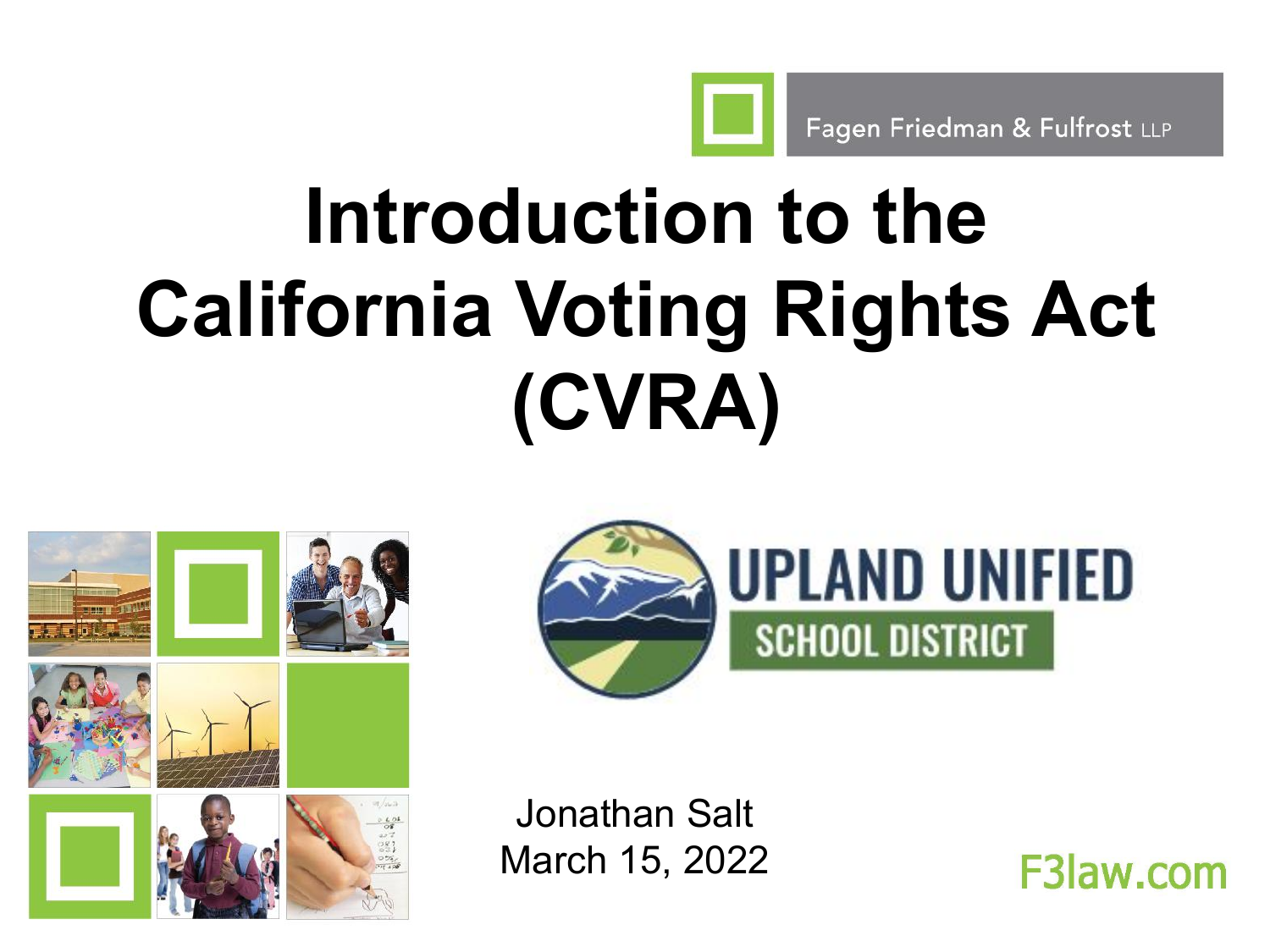## **Purpose of Discussion**

■ Introduction to CVRA

■ Election Transition Process

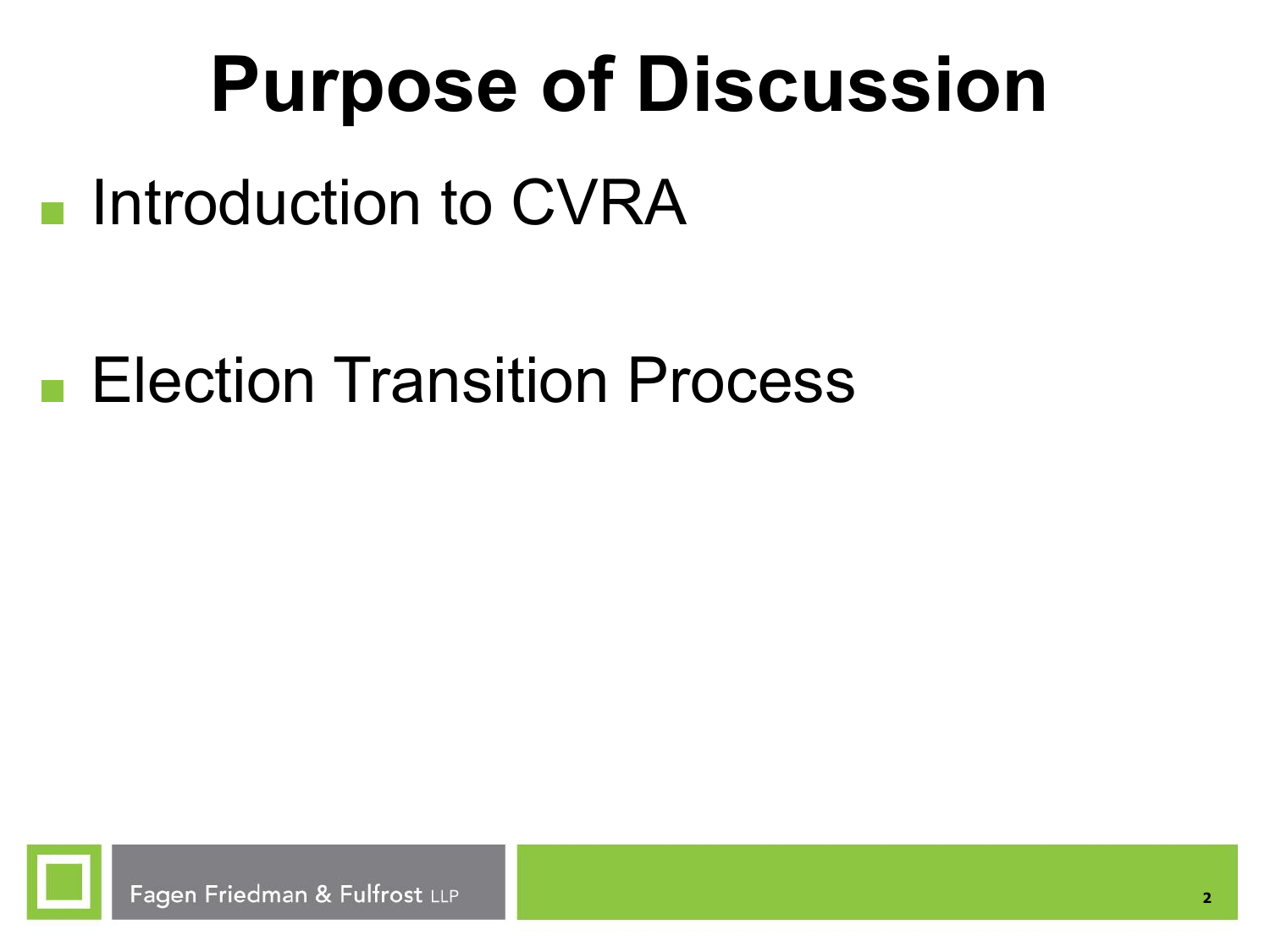### **What is the California Voting Rights Act ("CVRA")?**

- Took effect January 1, 2003
- Prohibits the use of "at-large" elections when such an election system:

"*impairs the ability of a protected class to elect candidates of its choice or its ability to influence the outcome of an election*…." (Elections Code §14027.)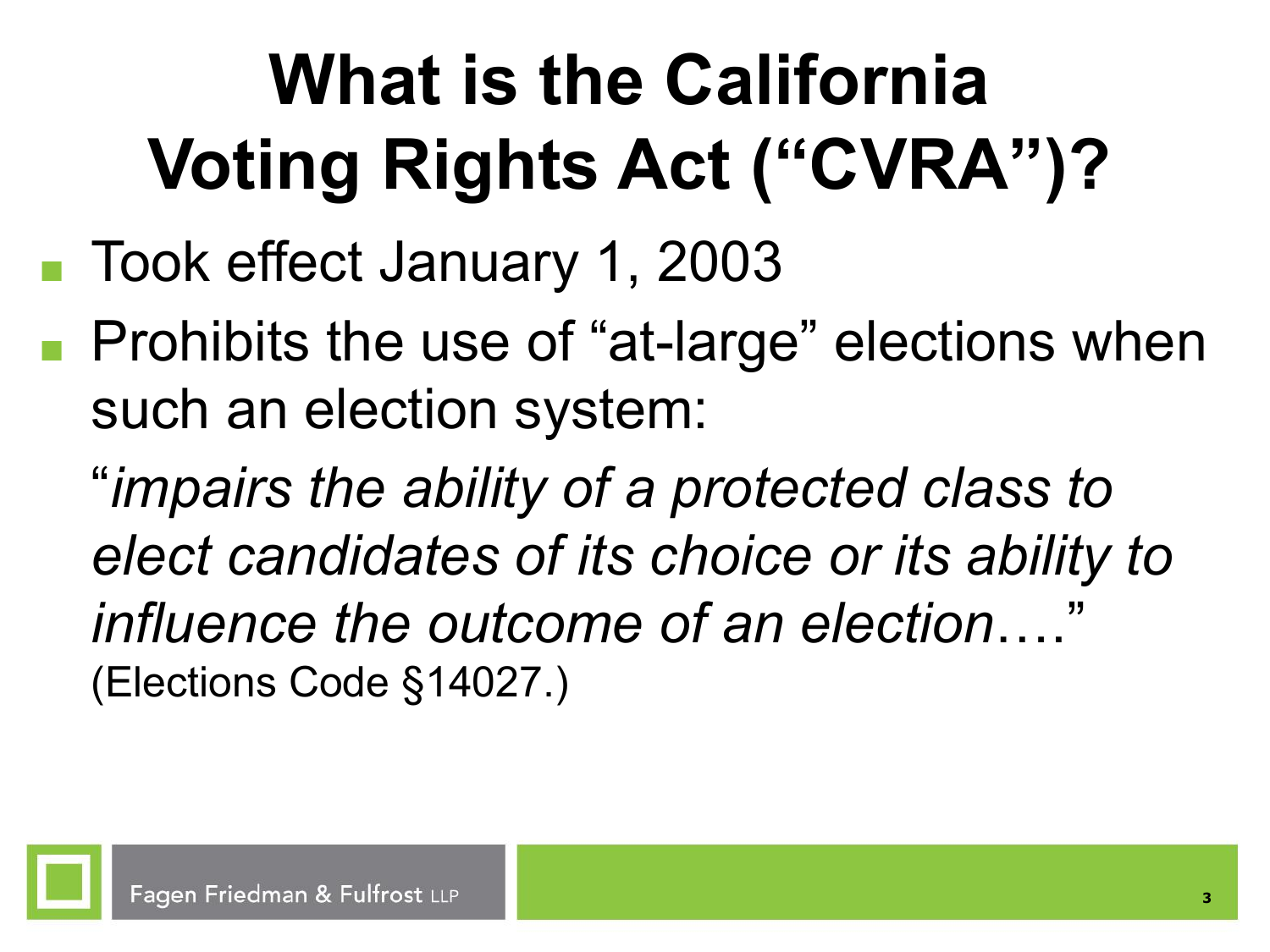## **Does not require intent**

- The CVRA is far broader than its federal counterpart
- Much easier for a plaintiff to bring a claim against a government entity
- Proof of intent on the part of voters or elected officials to discriminate against a protected class is **not** required (Elections Code §14028(d).)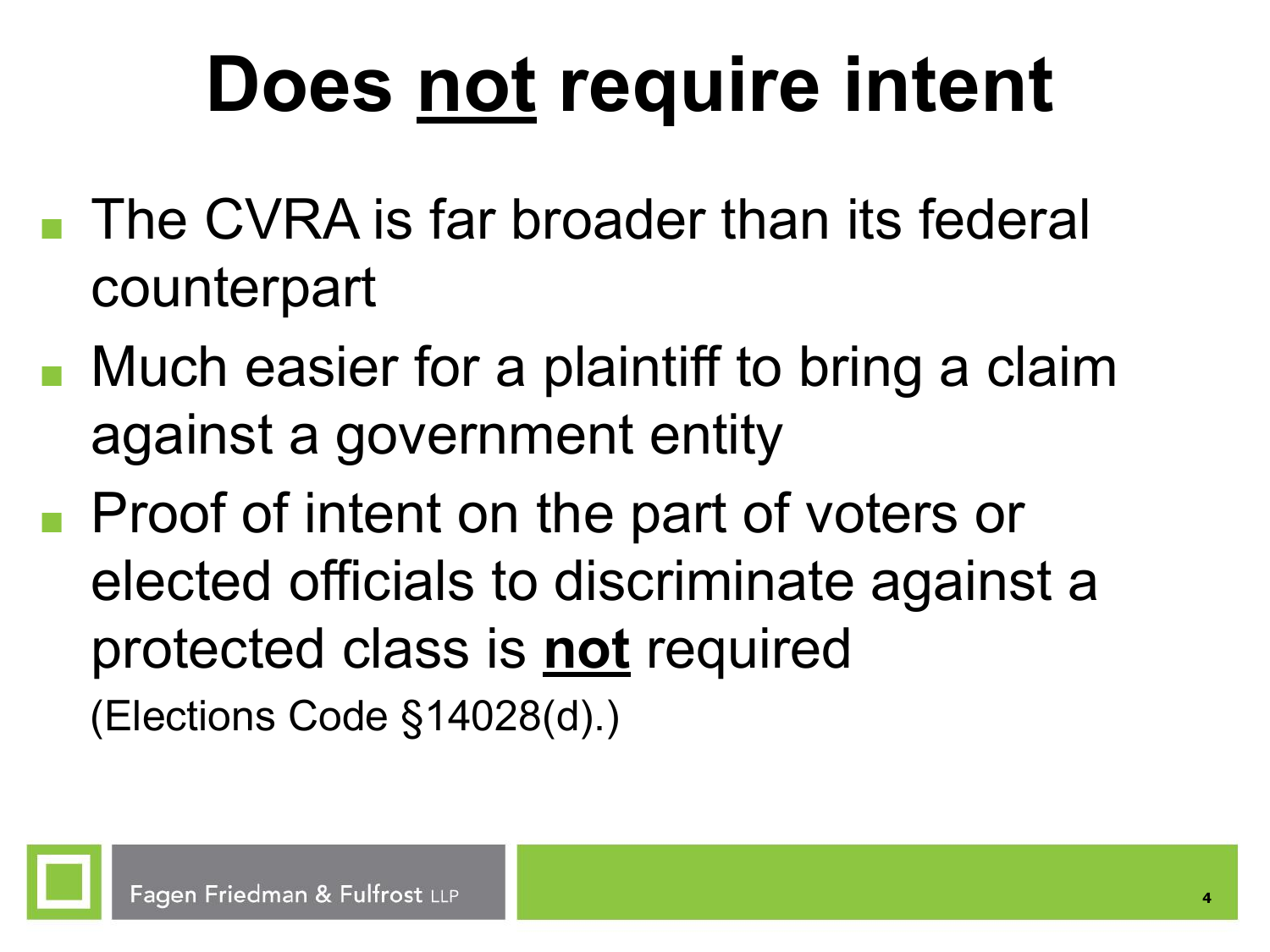#### **Right to Attorneys' and Expert Fees**

CVRA grants a prevailing plaintiff the right to recover reasonable attorneys' fees **AND** expert witness fees.

If district wins, it is **not** granted the same right.

(Elections Code §14030.).



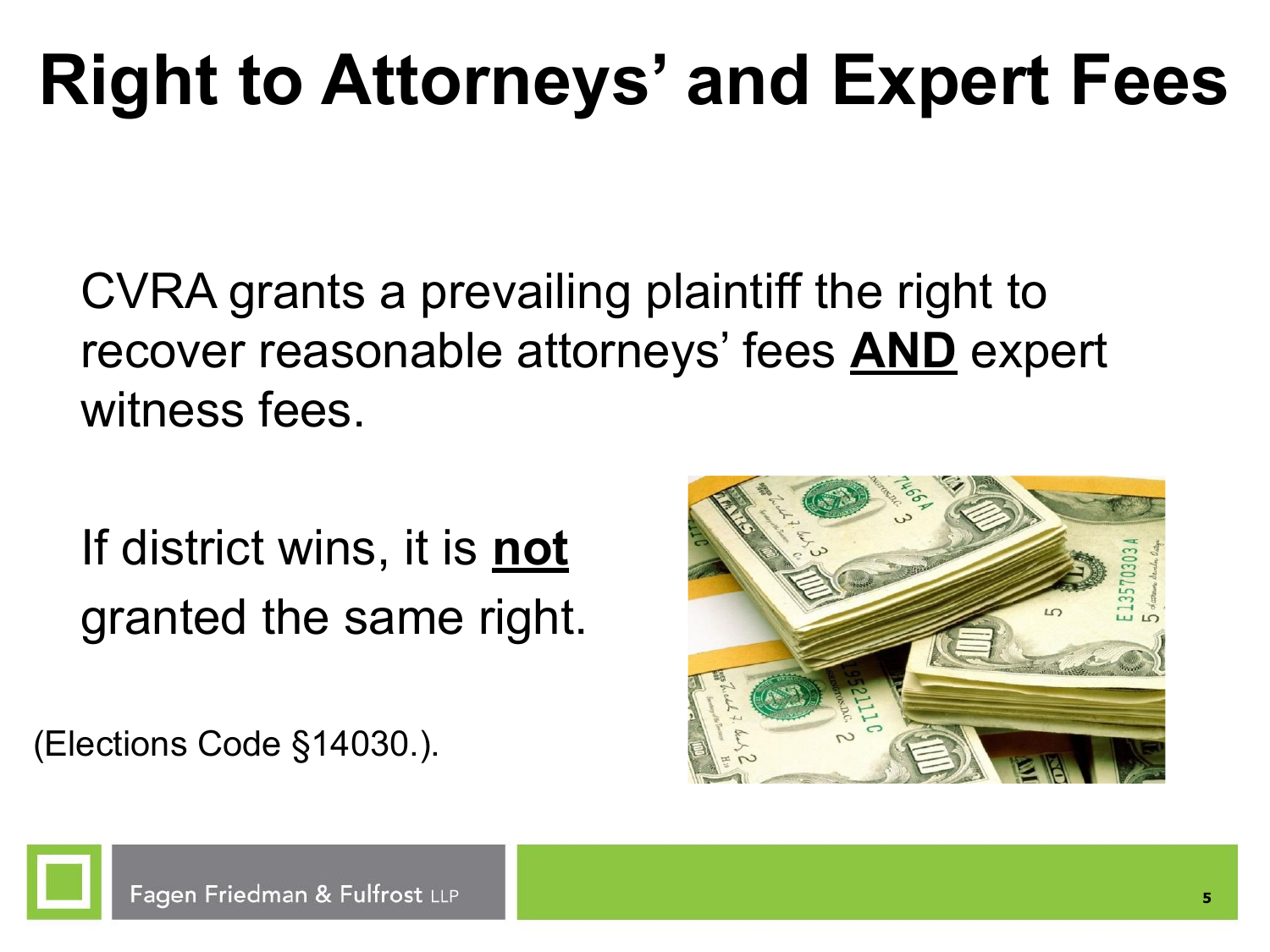## **Major CVRA Litigation to Date**

#### **Recent Years:**

- **■ \$3 million** (*Sanchez v. City of Modesto*) ◻ Court of Appeal held that CVRA was constitutional
- *■* Rey v. Madera Unified School District)
	- $\Box$  Trial court granted preliminary injunction; invalidated the results of upcoming board elections **before** the elections occurred
- **■ \$4.5 million+** (*Jauregui v. City of Palmdale* )
- *■ Pico Neighborhood Assn. v. City of Santa Monica* <sup>◻</sup> *Plaintiffs seeking \$22 million*
- **■ ~\$4 million** (*Yumori-Kaku v. City of Santa Clara)*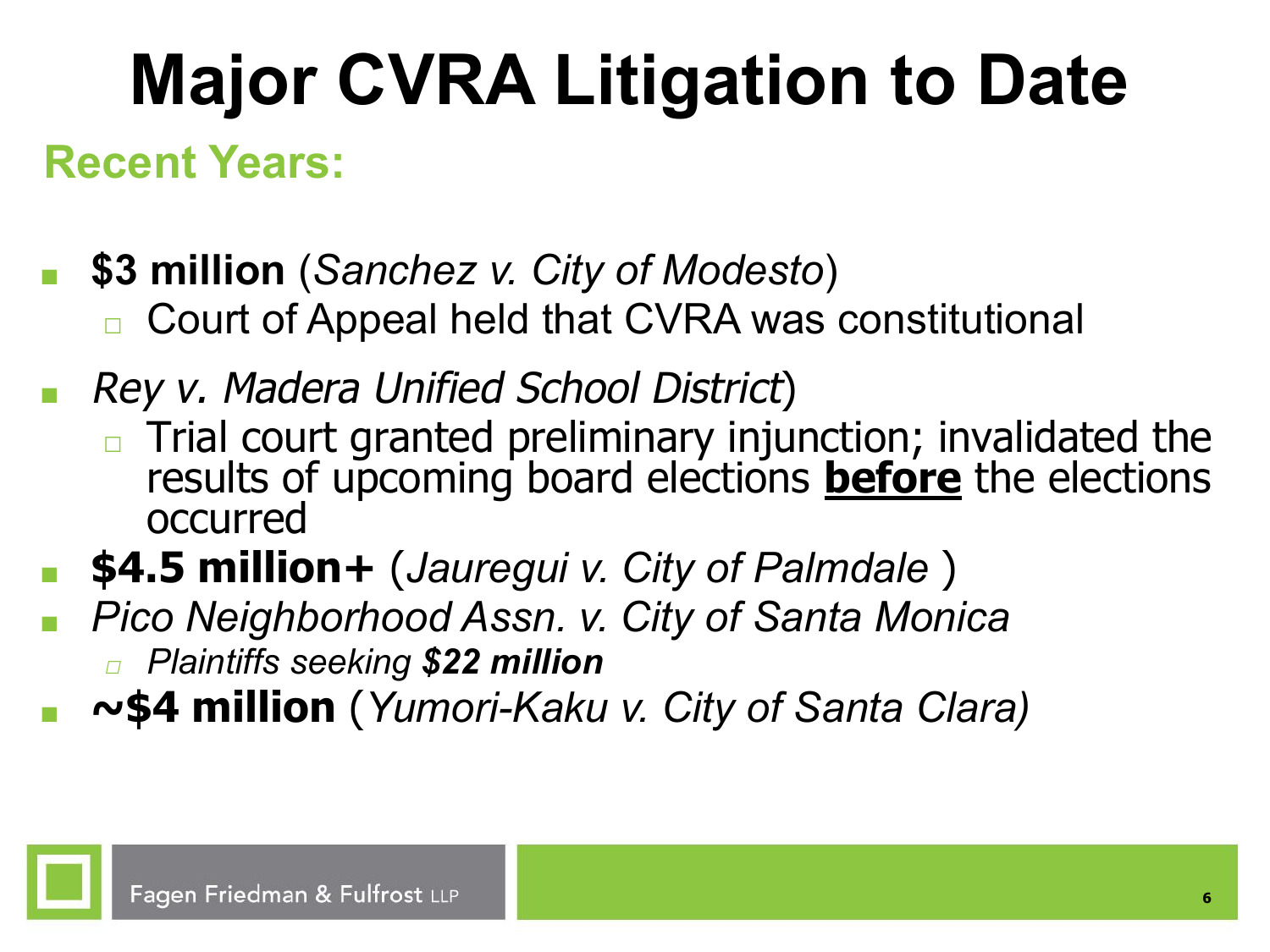### **What is a "By-Trustee Area" Election System?**

- *Only safe harbor from a CVRA claim*
- School district is divided into trustee areas
- A governing board member is elected from each trustee area
- Board members are elected **by only the registered voters in the particular trustee area** where the governing board member resides

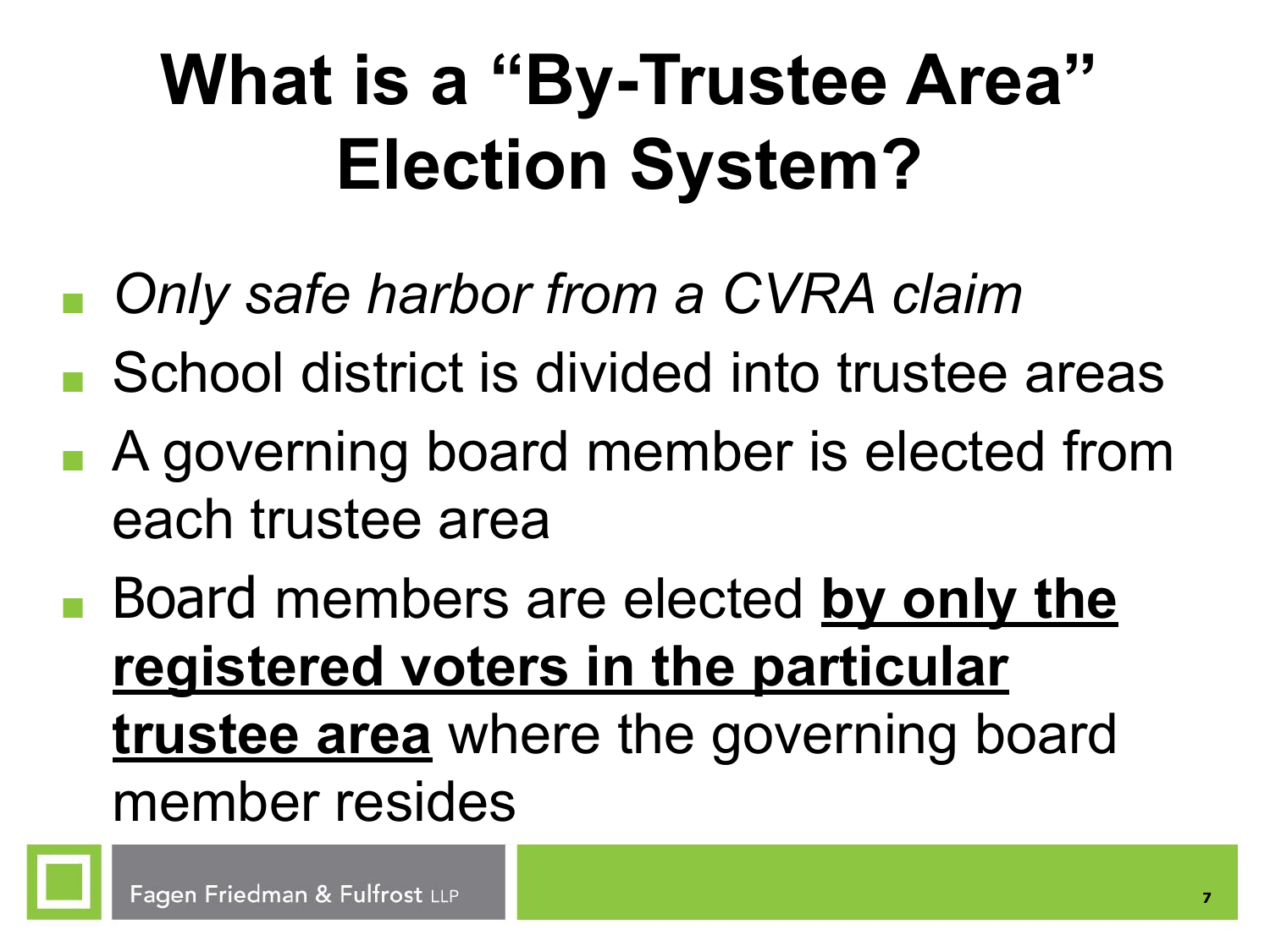## **2017 Legislative Changes**

#### ■ AB 350

- ◻ Additional "pre-map" public hearing requirements
	- Two within 30 days
- **Transition Timelines with** litigation safe havens
	- 90 days from initiation
- ◻ Plaintiff fee reimbursement

| ATTENT |
|--------|
|        |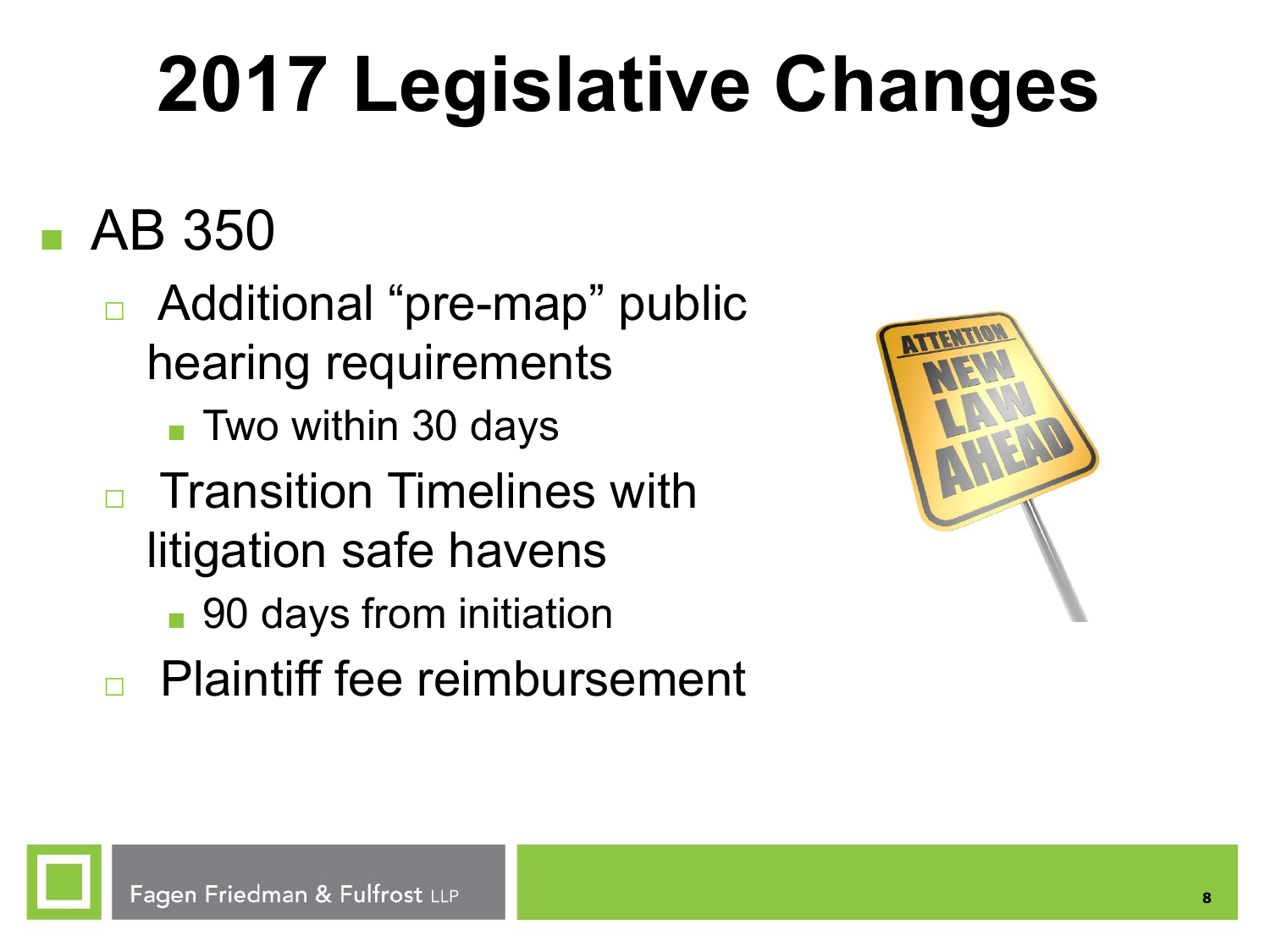#### **Potential Next Steps**



Fagen Friedman & Fulfrost LLP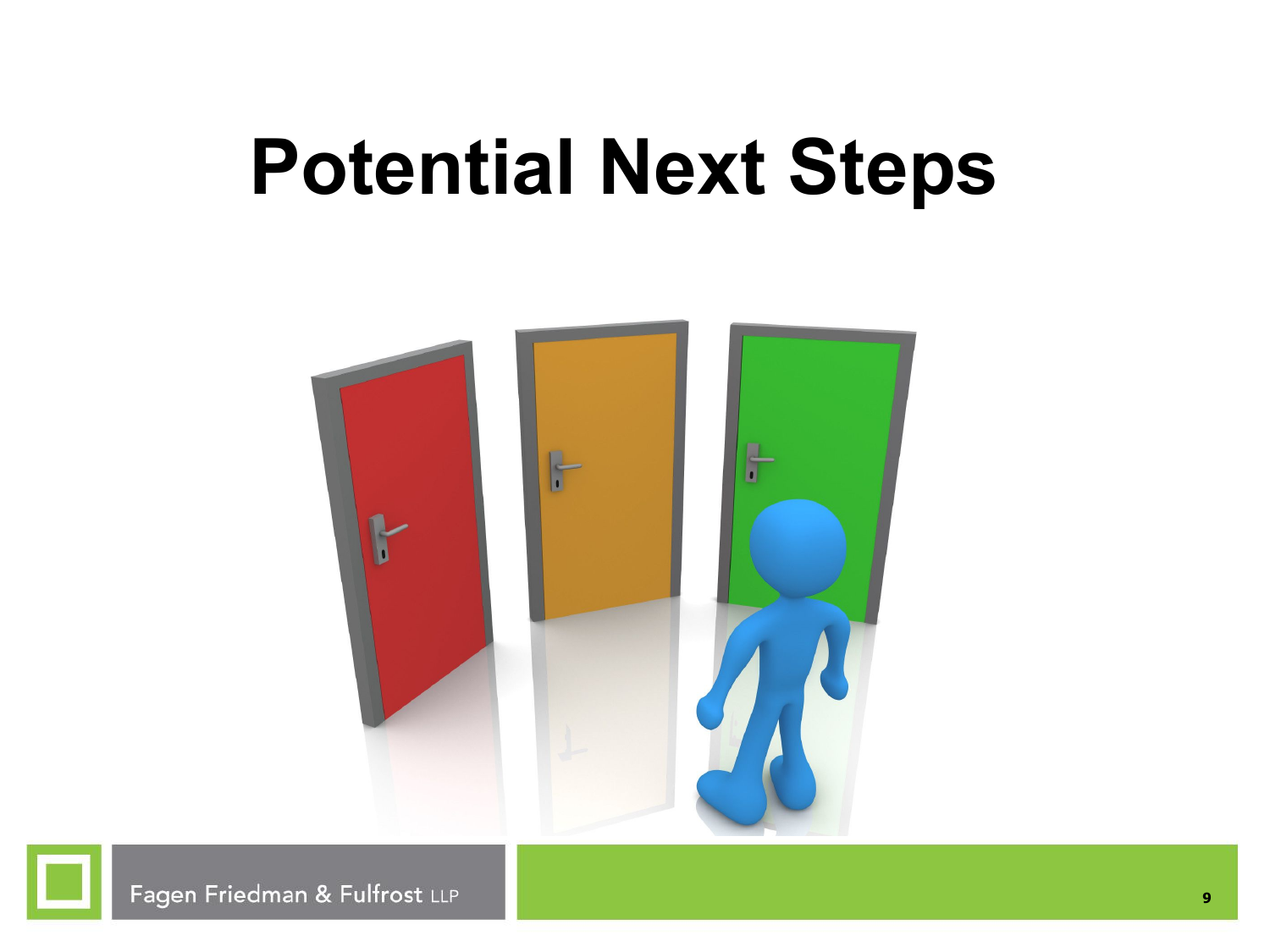### **First Steps for Establishing By-Trustee Area Elections**

#### **■ (1) Pass a resolution** of governing board declaring:

- Intent to establish "by-trustee area" election system
- Starts 90-day safe harbor window

#### **■ (2) Hold 2 "Pre-Map" Public Hearings** within 30 days

- Prior to the preparation of draft trustee voting area plans by demographer:
	- **□** Receive community comments and public testimony concerning the composition of potential trustee voting areas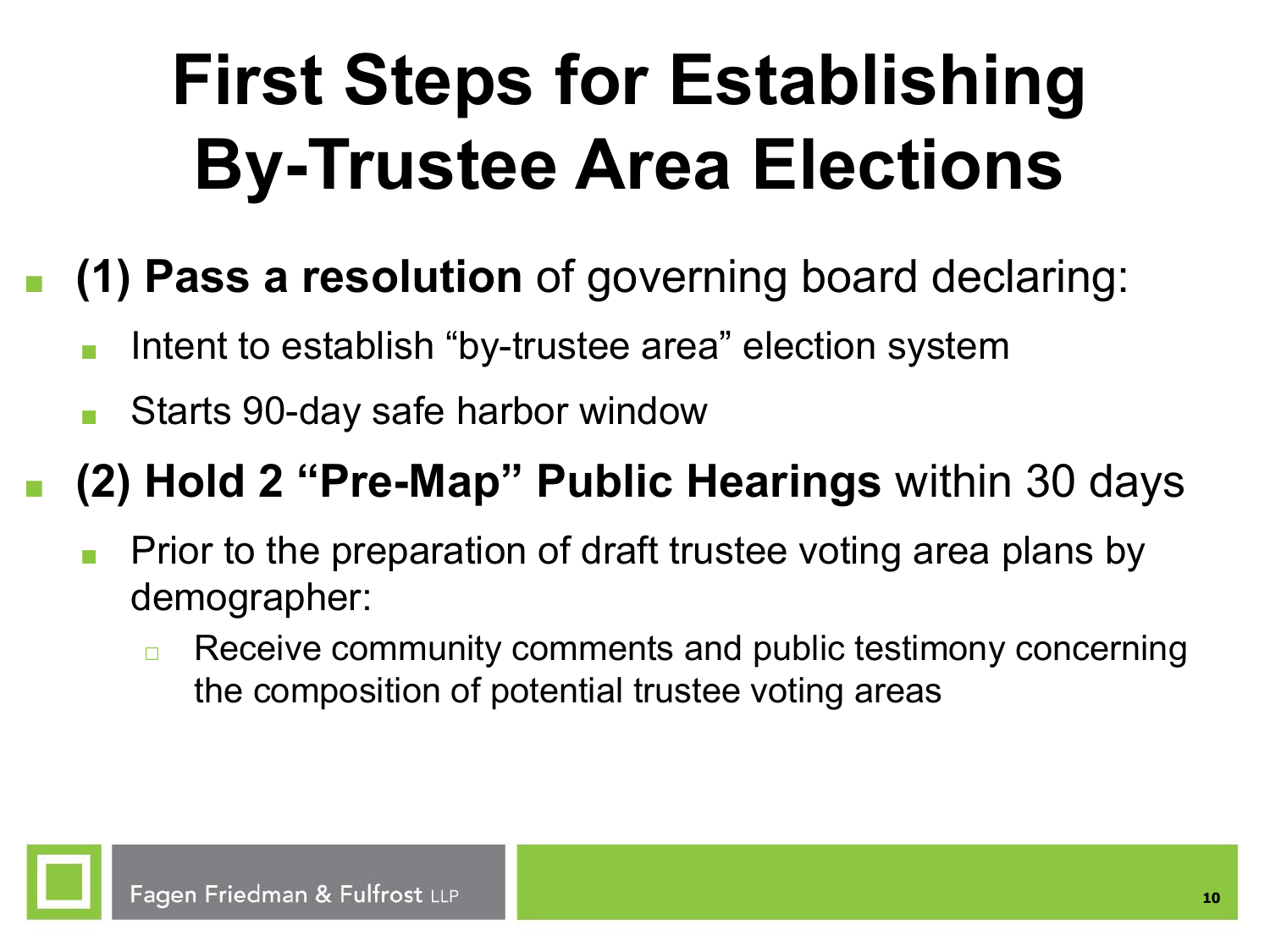### **Next Steps for Establishing By-Trustee Area Elections**

- **■ (3) Draw Draft Trustee Area Plans**
- ◻ Comply with the U.S. Constitution
- ◻ Achieve population equality as nearly as is practicable
- ◻ Comply with the Federal Voting Rights Act
- ◻ Voting districts shall be geographically contiguous
- ◻ Local *communities of interests*
- ◻ Geographical compactness
- ◻ Cannot favor or discriminate against an incumbent, political candidate or political party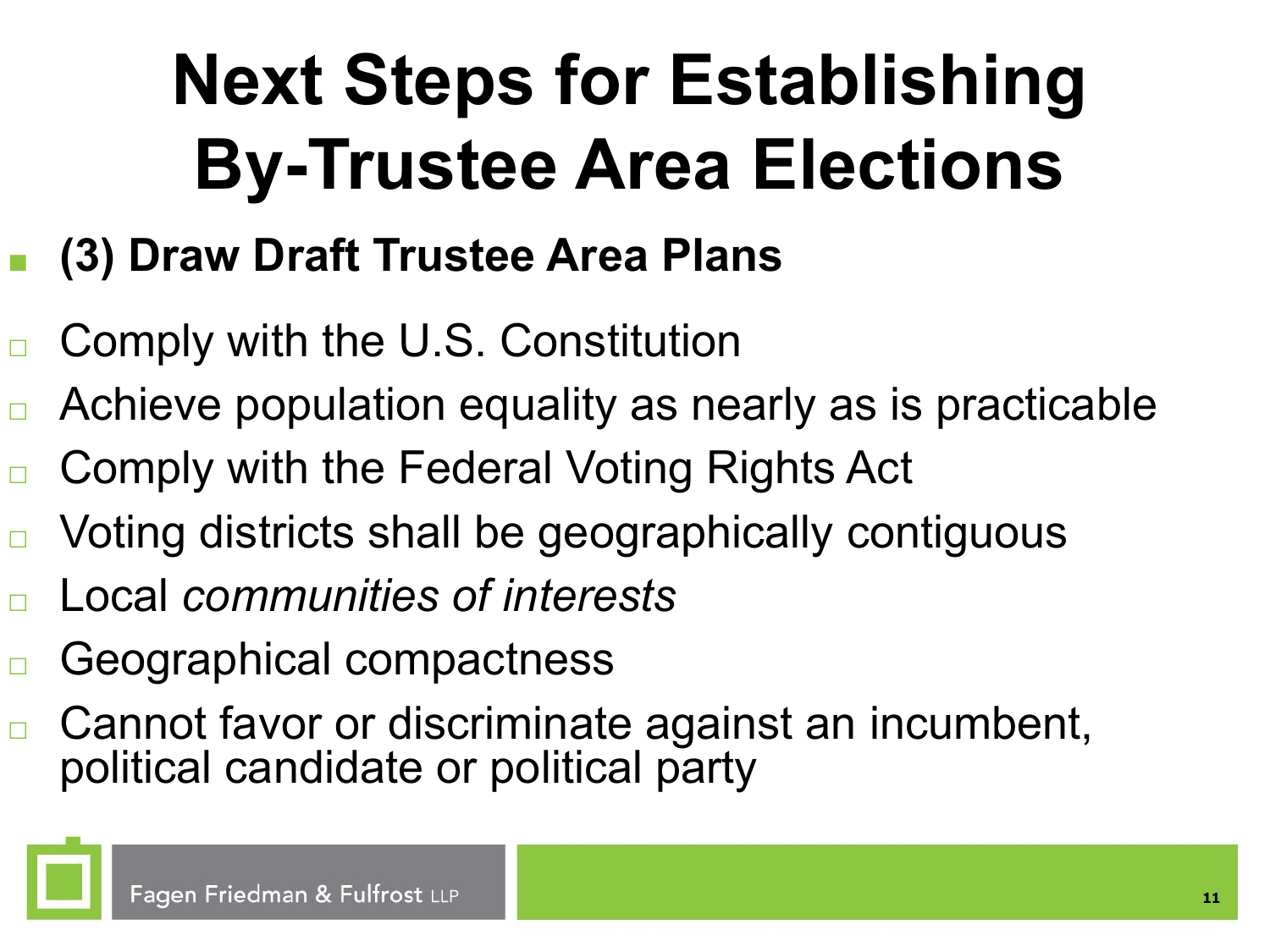#### **Sharing Draft Voting Area Plans with District Constituents**

- **■ (4) Hold 3 Public Hearings on map options**
- **■ (5) Approval by County Committee** on School District **Organization**

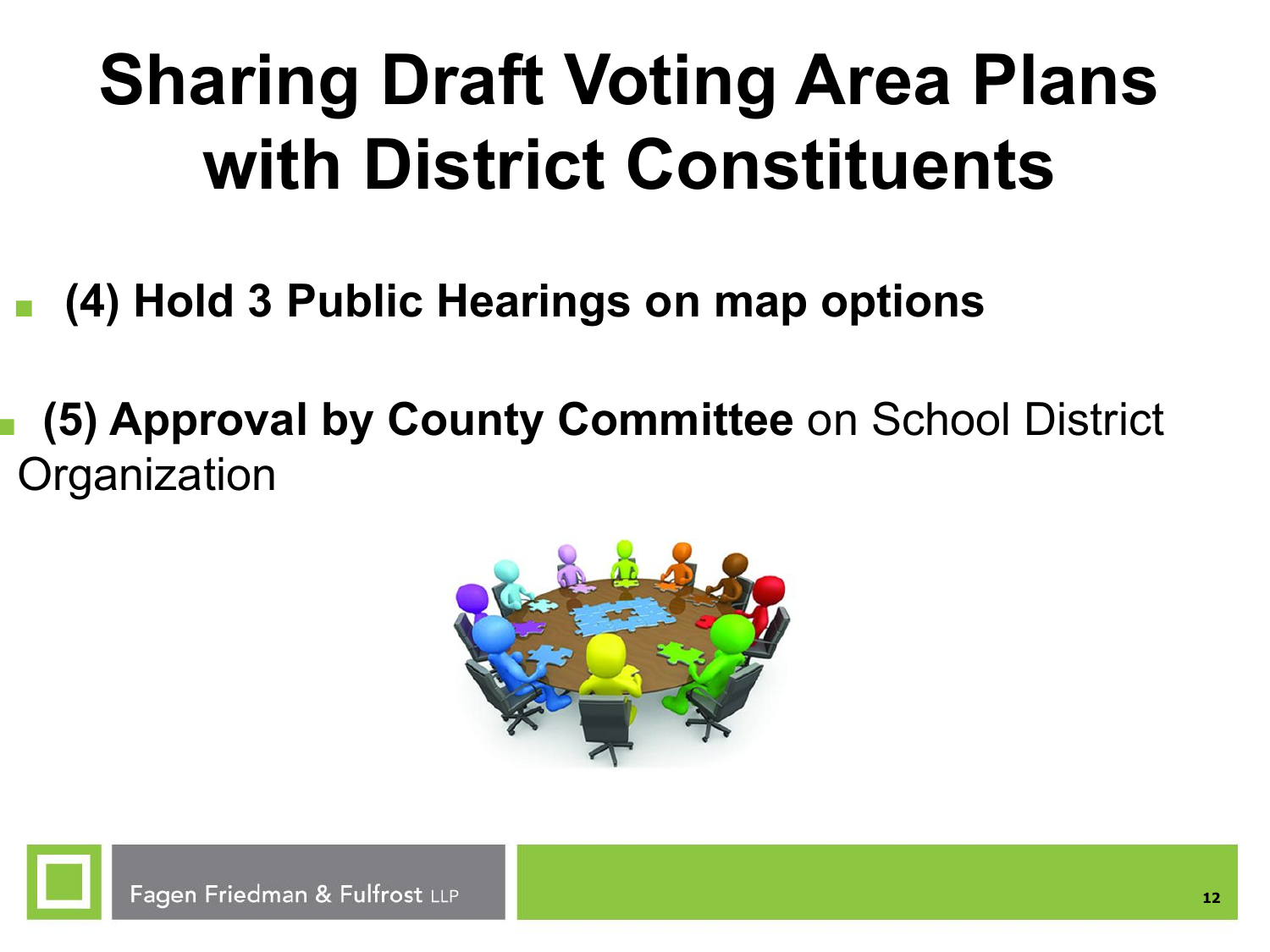#### **Final Steps in Completing Transition**

- File new Voting Area Plan with County Registrar of Voters
- Hold Governing Board elections under new by-trustee area election system

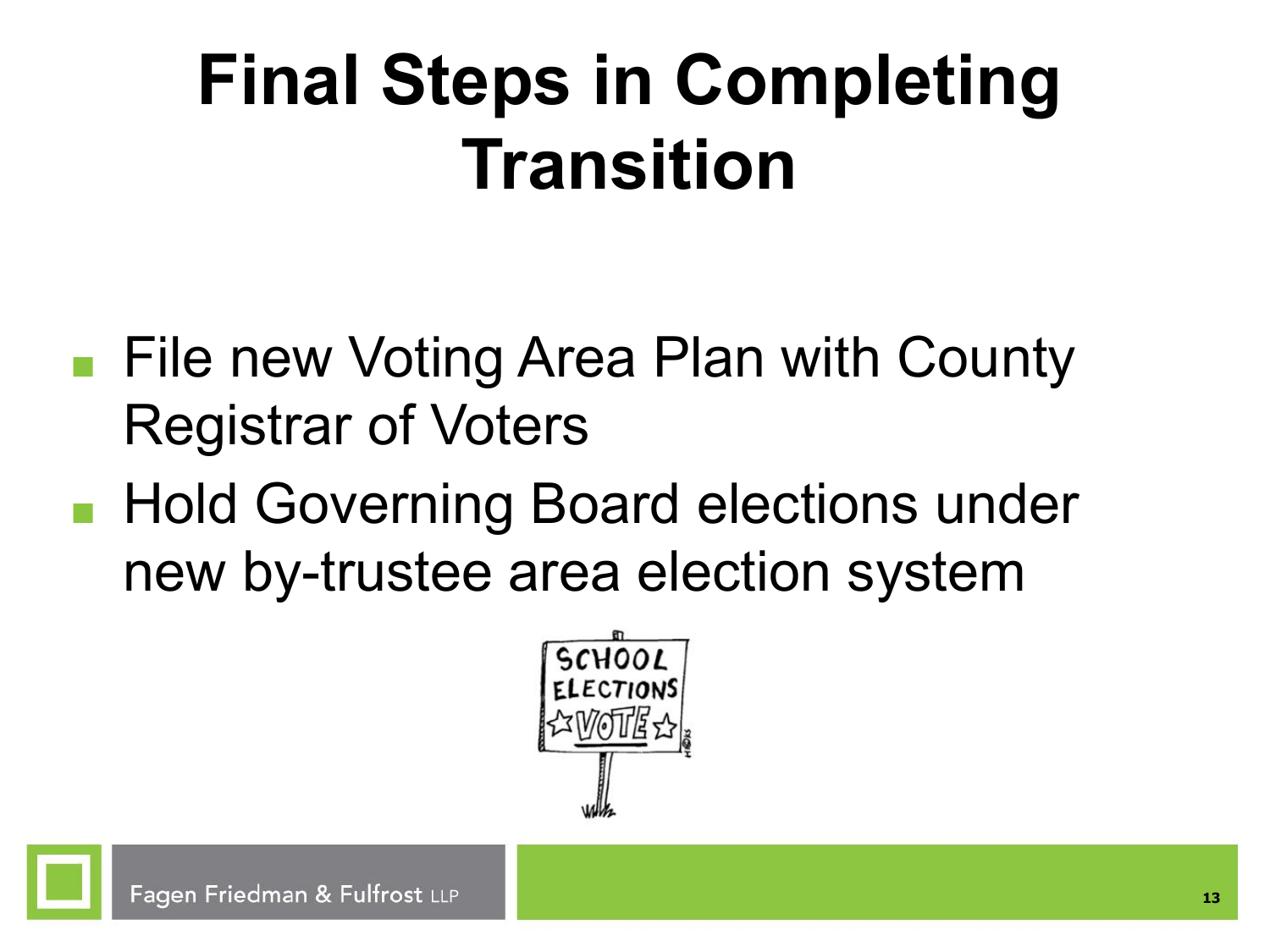### **Additional Items to Keep in Mind**

- Once transition made to by-trustee area election system, then following each federal census:
	- Governing board must approve adjustment of trustee area boundaries to make sure each the population in each trustee area is as nearly as equal as practical, among other things.



(Education Code section 5019.5(a).)

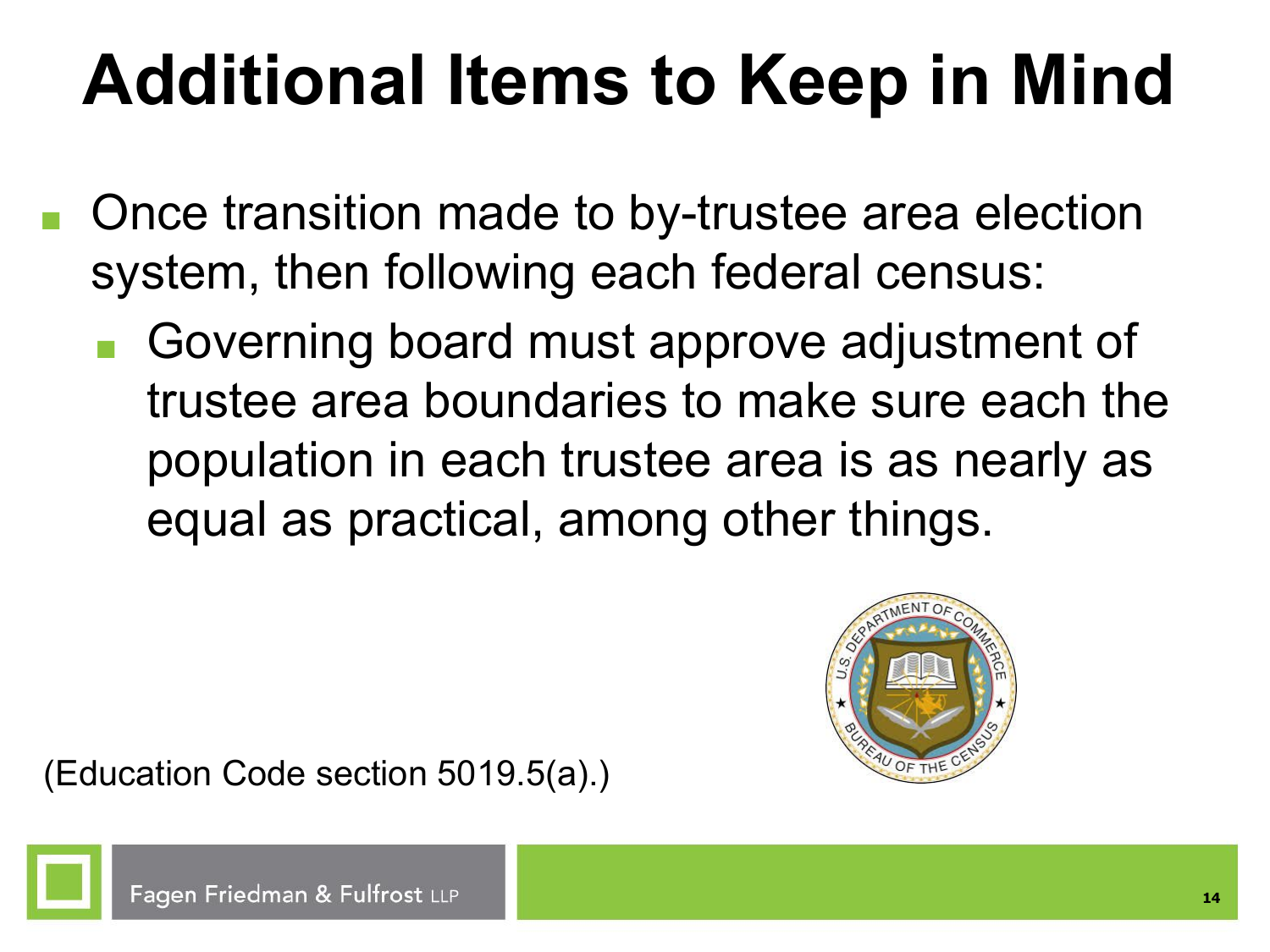# **Final Thoughts**

- Does not change overall District boundaries
- Does not change school attendance boundaries
- **Does not** change how the District is governed
	- Still one district with common goals and challenges!!!